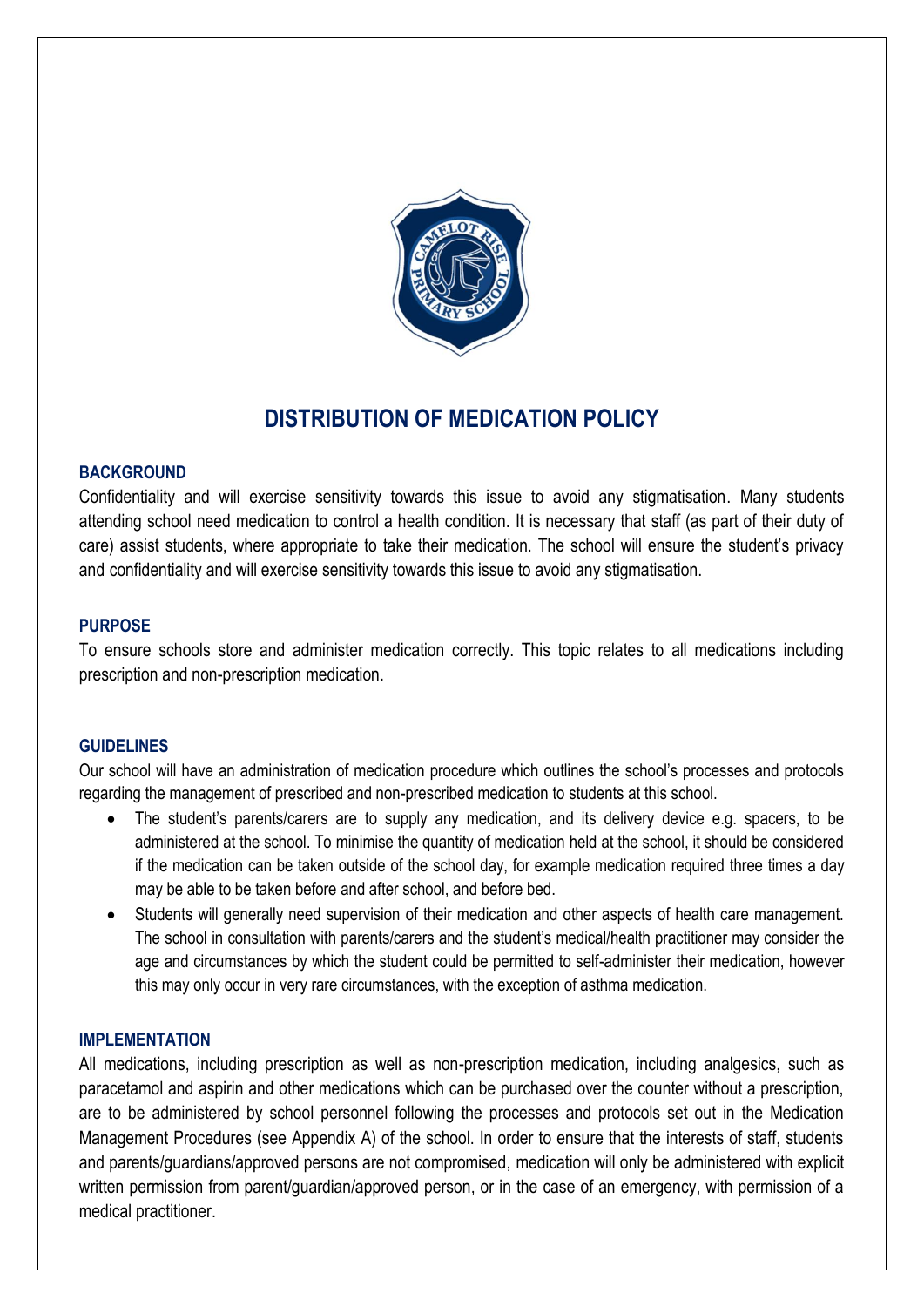# **Authority to administer**

• Schools should obtain written advice on a Medication Authority Form for all medication to be administered by the school. The form should be completed by the student's medical/health practitioner ensuring that the medication is warranted. However if this advice cannot be provided the principal may agree that the form can be completed by parents/guardians or adult/independent students (see: Department resources).

Note: Medication to treat asthma or anaphylaxis does not need to be accompanied by the Medication Authority Form as it is covered in student's health plan.

 When administering prescription medication on behalf of parent/carers, the written advice received must be supported by specific written instructions on the original medication bottle or container, such as that on the pharmacists label noting the name of the student, dosage and time to be administered. Analgesics can mask signs and symptoms of serious illness or injury and will not, therefore, be administered by the school, as a standard first aid strategy. Therefore analgesics such as aspirin and paracetamol will not be stored in the school's first aid kit for student use.

# **Administering medication**

The principal (or nominee) administering medication needs to ensure that the correct student receives:

- their correct medication
- in the proper dose:
- via the correct method, such as inhaled or orally
- at the correct time of the day
- a log is kept of medicine administered
- permission to administer medication has been received from the child's parents/guardians/approved persons or a medical practitioner.
	- The principal or their nominee will inform teachers of those students in their charge who require medication to be administered at the school. The teachers may be required to release students at prescribed times so they may receive their medications from the principal or nominee.
	- The School register will be completed by the person administering the taking of medication. Good practice is to have two staff members:
		- -supervising the administration of medication
		- -checking the information noted on the medication log
	- Schools can observe and document behaviours for the student's medical/health practitioner.

Schools should not:

- store or administer analgesics such as aspirin and paracetamol as a standard first aid strategy as they can mask signs and symptoms of serious illness or injury
- allow a student to take their first dose of a new medication at school in case of an allergic reaction. This should be done under the supervision of the family or health practitioner.
- allow use of medication by anyone other than the prescribed student.

Note: Only in a life threatening emergency could this requirement be varied. For example, if a student is having an asthma attack and their own blue reliever puffer is not readily available, one should be obtained and given without delay.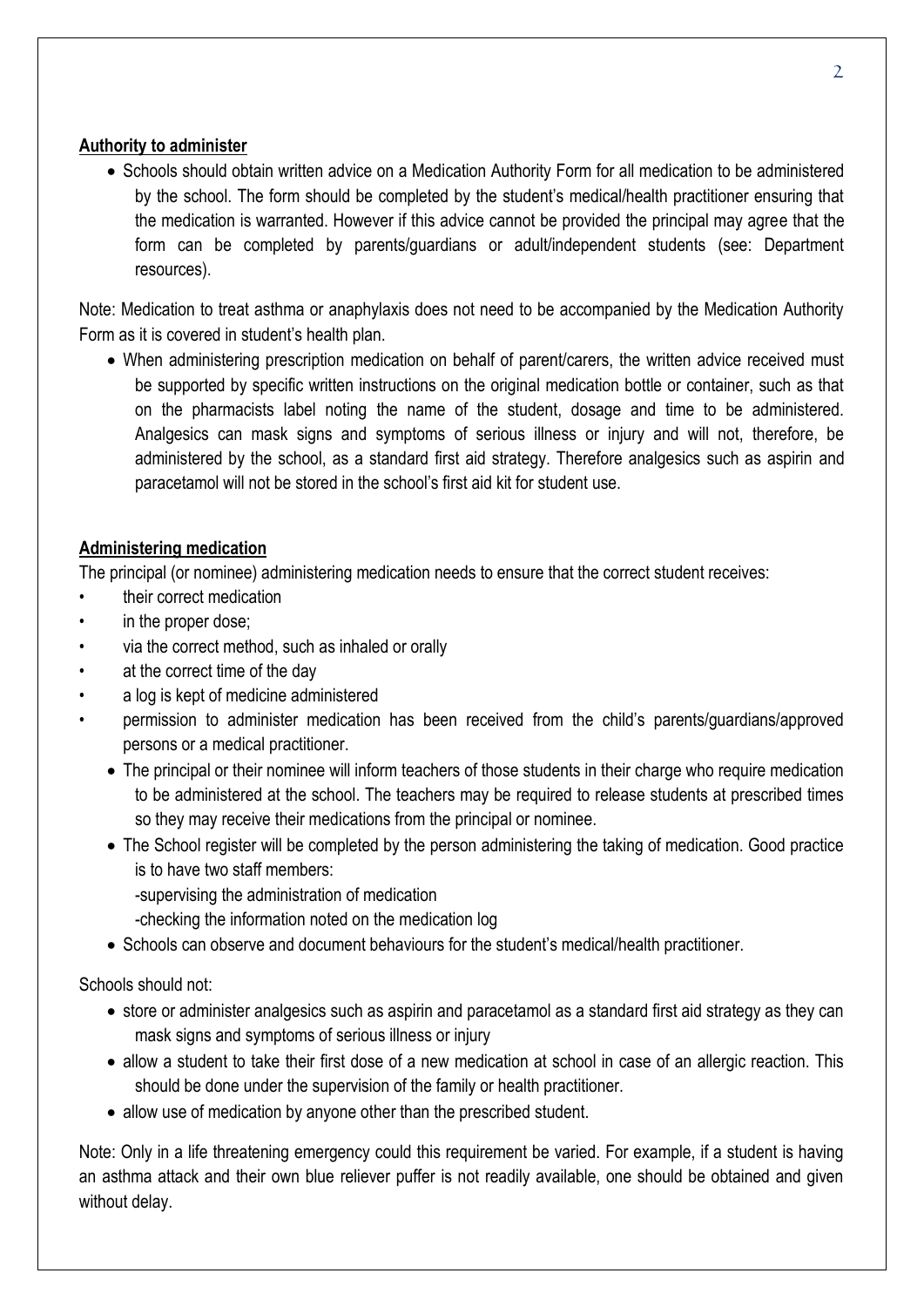## **Self-administration**

- The school in consultation with parents/carers and the student's medical/health practitioner will consider the age and circumstances by which the student could be permitted to self-administer their medication. Ideally, medication to be self-administered by the student should be stored by the school. However, where immediate access is required by the student, such as in the case of asthma, anaphylaxis, or diabetes, medication must be stored in an easily accessible location.
- The school should obtain written permission from the medical/health practitioner or the parents/guardians, preferably in the Medication Authority Form for the student to carry their medication. This is not required for students with Asthma or Anaphylaxis as this is covered under ASCIA Action Plan for Anaphylaxis and the Asthma Foundation's Asthma Care Plan for Schools.

Note: It is at the principal's discretion to agree for the student to carry and manage his/her own medication.

# **EVALUATION**

This policy will be reviewed as part of the school's three-year review cycle.

# **RELEVANT DOCUMENTS AND LINKS**

First Aid in the Workplace (Work Safe Victoria) DET School Policy & Advisory Guide

# **CERTIFICATION**

This policy was endorsed by School Council at the meeting held on … September 2018.

| Principal | <b>School Council President</b> |
|-----------|---------------------------------|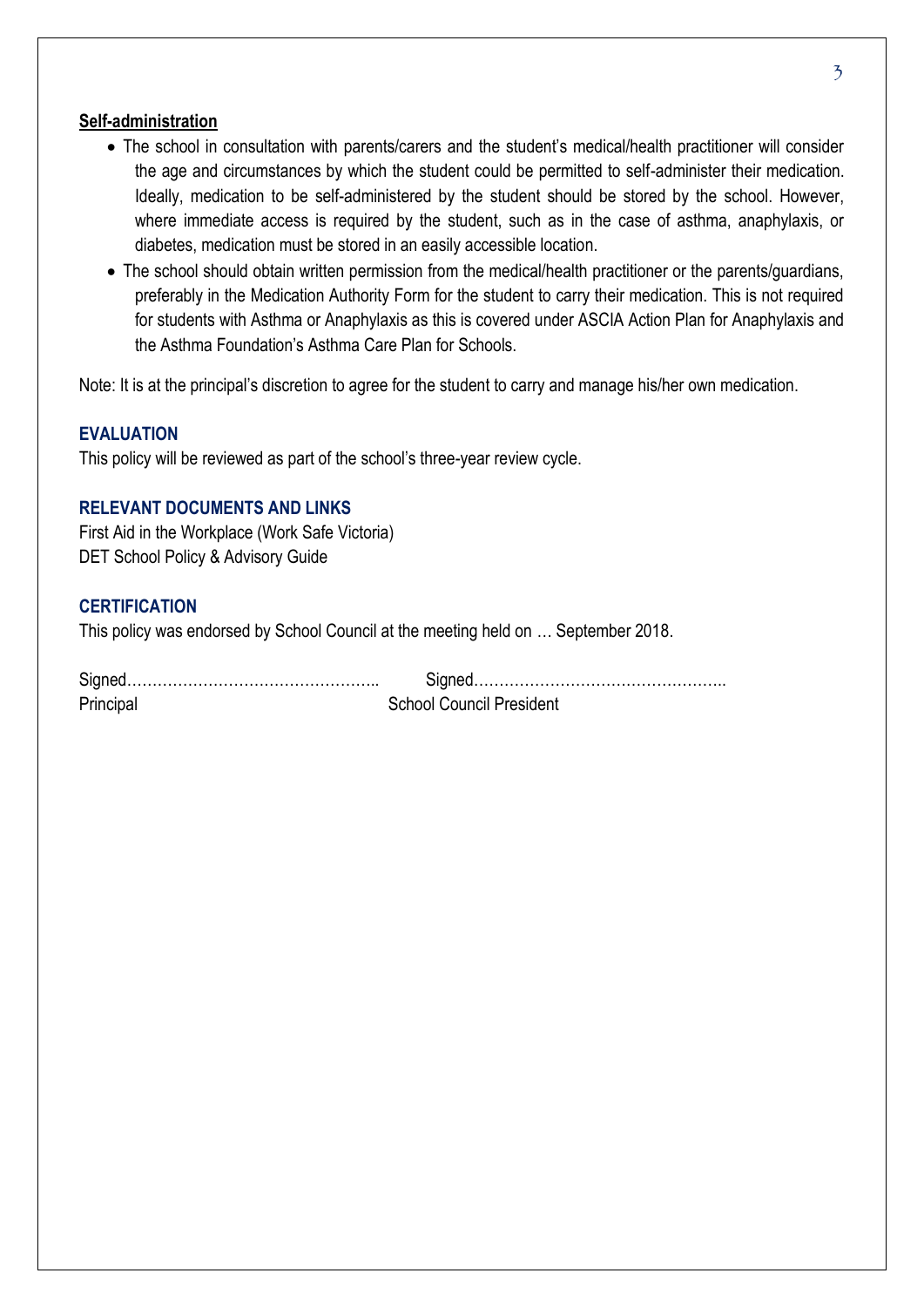#### **Medication Management Procedures**

The school has developed procedures for the appropriate storage and administration of prescribed and non-prescribed medicines to students by school staff with reference to individual student medical information.

## **1. Student Information**

Parents/carers are required to keep the school informed of current medical contact details concerning students and any current medical conditions and appropriate medical history.

Every student who has a medical condition or illness is required to have an individual management or action plan that is attached to the student's records. This management plan is provided by the student's parents/guardians and contains details of:

-the usual medical treatment needed by the student at school or on school activities

-treatment and action needed if the student's condition deteriorates

-the name, address and telephone numbers for emergency contact and the student's doctor

## **2. Administration of prescribed Oral Medication**

Parents/carers are required to inform the principal in writing of any prescribed medication that students need to take in school hours. Where medication is required in spontaneous situations, detailed administration instructions should be provided, for example in the case of asthma attacks. Medication Authority Forms are available from the Administration Office and should be completed and signed by the parent/guardian.

Certain students are capable of taking their own medication (usually tablets) while other students will need assistance from teachers. This information will be recorded on the individual student's management plan.

All medication sent to school is to be administered by school staff and, parents/carers are required to supply medication in a container that gives the name of the medication, name of the student, the dose, and the time it is to be given.

Where medication for more than one day is supplied, it is to be locked in the storage box on the upper shelf of the first aid cupboard, out of reach of children. Medication requiring refrigeration will be stored accordingly, in the bar refrigerator in the Principal's office.

#### **3. Administration of Analgesics**

Analgesics are only to be given following written permission of parents/guardians and are to be issued by a First Aid Officer who maintains a record to monitor student intake. Analgesics are to be supplied by the parents.

#### **4. Asthma**

Asthma is an extremely common condition for Australian students. Students with asthma have sensitive airways in their lungs. When exposed to certain triggers their airways narrow, making it hard for them to breathe.

Symptoms of asthma commonly include:

-cough -tightness in the chest

-shortness of breath/ rapid breathing

-wheeze (a whistling noise from the chest)

Many children have mild asthma with very minor problems and rarely need medication. However, some students will need medication on a daily basis and frequently require additional medication at school (particularly before or after vigorous exercise). Most students with asthma can control their asthma by taking regular medication.

#### **Student Asthma Information**

Every student with asthma attending the school is required to have a written Asthma Action Plan, ideally completed by their treating doctor or paediatrician, in consultation with the student's parent/carer.

This plan is attached to the student's records and updated annually or more frequently if the student's asthma changes significantly. The Asthma Action Plan should be provided by the student's doctor and is accessible to all staff. It contains information including: